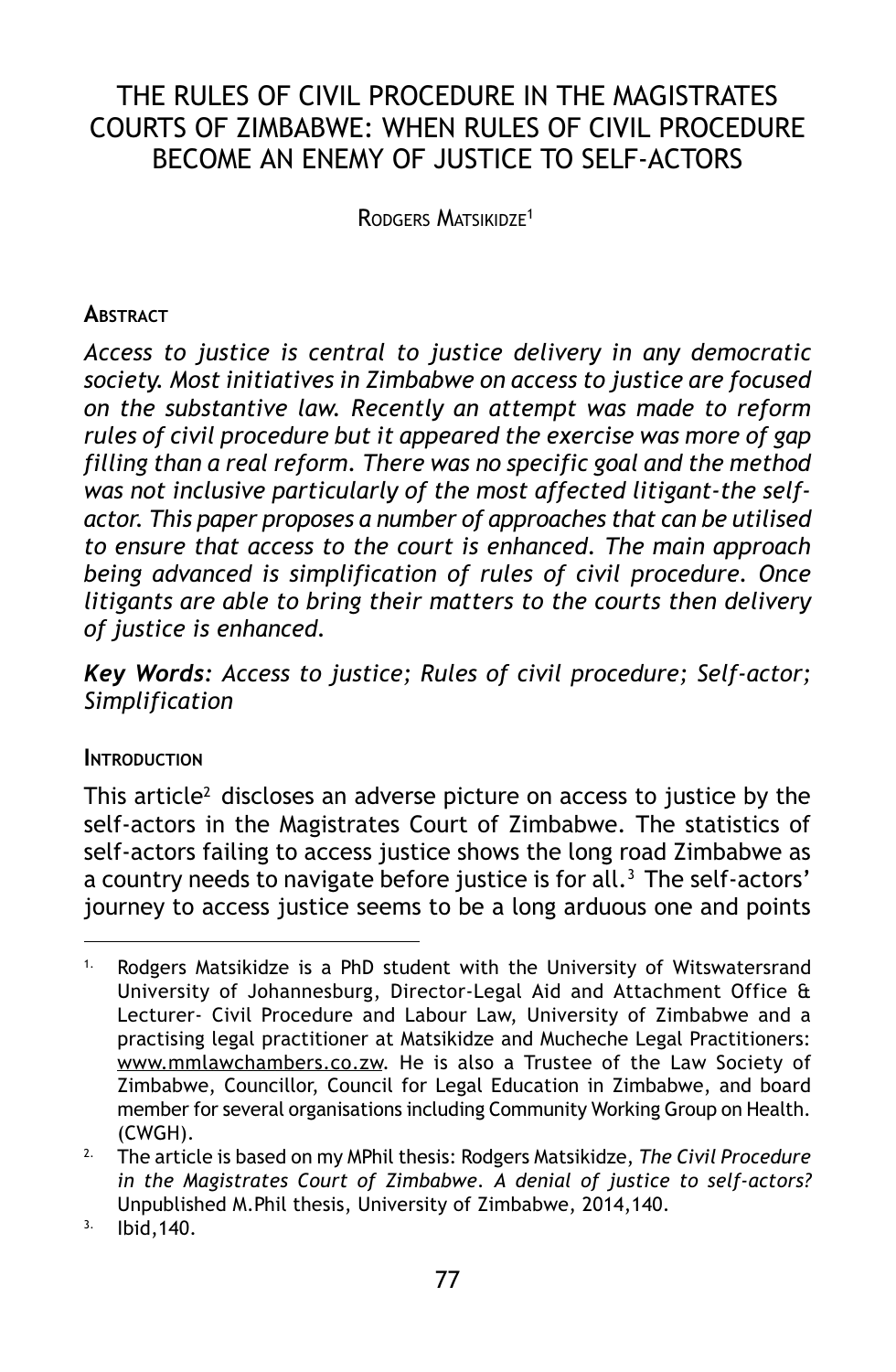to the need for substantial reform of the civil procedure in the Magistrate Court. A number of scholars have written extensively as regards to the possible solutions to the problem of access to justice through the courts. Most of these scholars are Western and North American scholars and they contextualize the access to justice problem within the European context.<sup>4</sup>

In the European and North American context, the thrust is on placing the responsibility of making sure that everyone accesses justice on the state. These authors look at the problem of access to justice from different perspectives, hence their solutions are modelled by their perspectives many of which are resource inclined. 5 A number of scholars believe that it is the State that should provide legal aid to all those who cannot afford lawyers. However, in Zimbabwe, the provision of legal aid to litigants is very limited particularly in civil litigation. However, in well-resourced jurisdictions, provision of legal aid provides enhances access to justice.<sup>6</sup> There are serious problems in Zimbabwe like lack of adequate water and food which although at par with the right of access to justice tend to get more focus as opposed to the right of access to justice. In other words, the problem is not just the procedures in the courts but poverty is also a huge and decisive factor, in self-actors accessing justice. In my thesis it was established that access to justice is broader than the question of legal aid or legal representation.7 Access to justice examines the issues such as the number of courts, or proximity to litigants and the substantive law, i.e. to what extent does the substantive law protect self-actors' rights.<sup>8</sup> Access to justice further examines the question of procedural access which is the focus of this paper. In this paper it is argued that procedural access ought not to be difficult for self-actors to follow. It

<sup>&</sup>lt;sup>4.</sup> See Lord Woolf, "Report on Civil Procedure Reform in UK", 1994, Also Sir Rupert Jackson's Report on UK Civil Procedure, 2013

<sup>&</sup>lt;sup>5.</sup> See Chan Gary K.Y, "The Right to Access to Justice, Judicial Discourse in Singapore and Malaysia*", Asian Journal of Comparative Law*, Vol 2, Issue 1, Berkeley, 2007, Singapore Management University.

<sup>&</sup>lt;sup>6.</sup> See Buhai Sande L, "Access to Justice for Unrepresented Litigants: A comparative Perspective", *Loyola of Los Angeles Law Review*, 42, 2009.

<sup>7.</sup> See Rodgers Matsikidze, *The Civil Procedure in the Magistrates Court of Zimbabwe. A denial of justice to self-actors?* Unpublished M.Phil thesis, University of Zimbabwe, 2014

<sup>8.</sup> Goldschmidt Jona, Barry Mahomey, Harvey Solomon and Joan Green, *Meeting the Challenge of Pro-se Litigation: A Report and Guidebook for Judges and Court Managers*, American Judicature Surly, USA, 1998.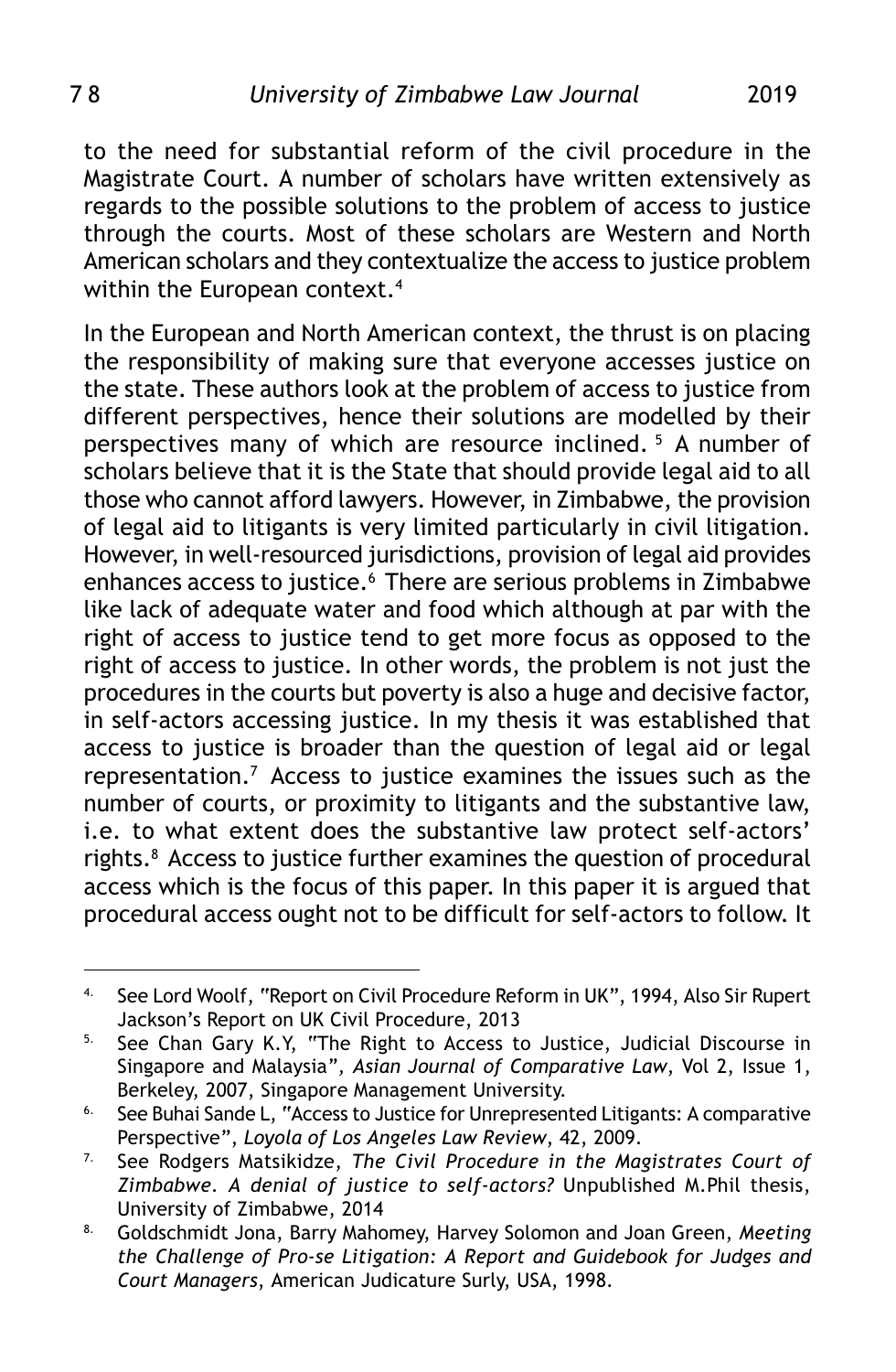demystifies what seems to be a mystery to a number of scholars who want to define access to justice in the context of provision of legal representation. This paper argues that it is possible to enhance access by simplifying the rules of the Magistrates Court of Zimbabwe and the forms that have to be used by litigants.

The theoretical framework providing guidelines for enhancing procedural access to justice is already well established. In England, for example, there is a framework of eight "basic principles which should be met by a civil justice system so that it ensures access to justice." These were identified by Lord Woolf in his inquiry report on Access to Justice in the United Kingdom.9 The eight basic principles are as follows:-

- (1) It should be just in the results it delivers.
- (2) It should be fair and seen to be so by ensuring that litigants have an equal opportunity, regardless of their resources, to assert or defend their legal rights; providing every litigant with an adequate opportunity to state his own case and answer his opponent's, and treating like cases alike.
- 3) Procedures and costs should be proportionate to the nature of the issues involved.
- (4) It should deal with cases with reasonable speed.
- (5) It should be understandable to those who use it.
- QUOTE IND(6) It should be responsive to the needs of those who use it.
- QUOTE IND(7) It should provide as much certainty as the nature of particular cases allow.
- QUOTE IND(8) It should be effective: adequately resourced and organised so as to give effect to the above principles. 10

The above principles anchors the proposed solutions to the reform of the rules of civil procedure in Zimbabwe. I therefore suggest a number of approaches and solutions to the growing woes of self-actors and these are extensively discussed herein.

#### **HOMEGROWN INITIATIVES: CONTEXTUALIZING THE REFORM AGENDA**

There is no doubt that the initiatives to improve access to justice in Zimbabwe should be homegrown. The initiatives should be linked to

 $9.$  Lord Woolf, Access to Justice, Interim Report, June 1995 and also Access to Justice, July 1996.

<sup>&</sup>lt;sup>10.</sup> Lord Woolf, Access to Justice Final Report, July, 1996.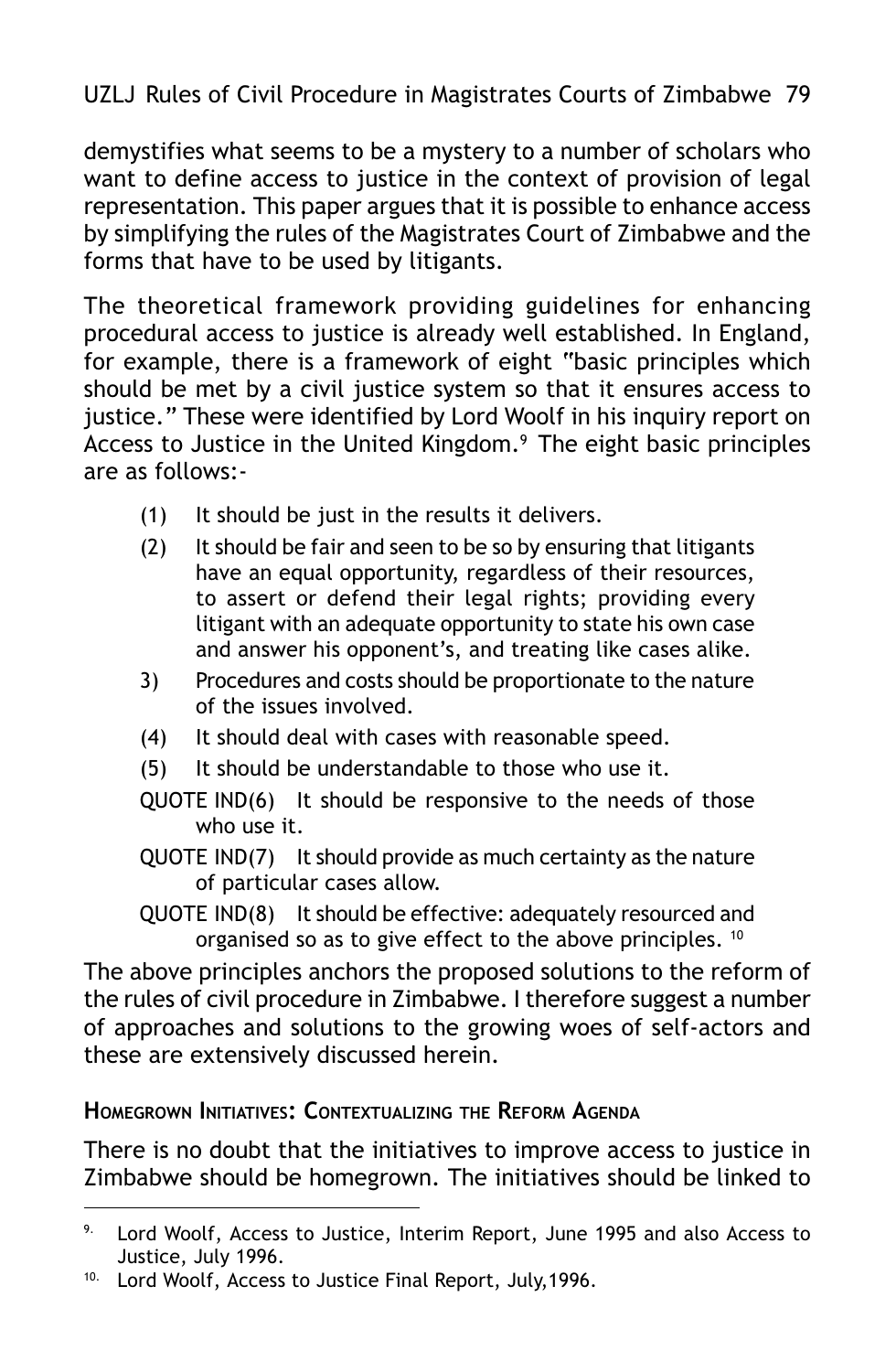the socio-economic context. In other words, they should relate to the self-actors' experiences in the Zimbabwean courts.<sup>11</sup> The majority of self-actors lack knowledge of substantive and procedural law.<sup>12</sup> Hence any solution should be aimed at ensuring that the self-actors fully understand the applicable law of the day and the procedures thereof.

The majority of self-actors have no money to hire legal practitioners. This is mainly due to the economic meltdown in the past years that has reduced most professionals to pauper levels let alone the middle income and low-level income employees. In other words, the means to hire legal practitioners are not there as available resources are put to immediate needs like shelter and food.<sup>13</sup> Self-actors are found not only in the rural areas but also in the urban areas.<sup>14</sup> Although having formal education may often assist, the problem of self-actors is not that they are uneducated but that they are not learned in legal issues.<sup>15</sup>

Self-actors, when in court have no one to assist them on procedures that they may not understand.<sup>16</sup> Having identified these aspects as key problems, it follows that the solutions should be related to the problems.

## *Provision Of Legal Aid*

While legal aid plays a fundamental role in enhancing justice in Western countries like USA, Canada and United Kingdom in Zimbabwe it will hardly be a major solution in the current. Hence legal aid will remain a limited avenue to improve access to justice. Currently in Zimbabwe a few organizations are focusing on providing legal aid on civil matters.

Certainly, legal aid is not an immediate solution to the self-actors' problems due to lack of adequate funding. Moreover, legal aid would

<sup>&</sup>lt;sup>11.</sup> See Rodgers Matsikidze, The Civil Procedure in the Magistrates Court of Zimbabwe. A denial of justice to self-actors? Unpublished M.phil thesis, University of Zimbabwe, 2014,p105

<sup>&</sup>lt;sup>12.</sup> Ibid p106.<br><sup>13.</sup> See also II

See also UNICEF ZIMBABWE REPORT, Beyond Income: Gendered Well-Being and Poverty in Zimbabwe, https://www.uncef.org accessed on 12 February 2017 and Poverty and Poverty Datum Line Analysis in Zimbabwe 2011/12, www.zimstat.co.zw

<sup>14.</sup> Ibid p89 note 11.

<sup>15.</sup> Ibid p89.

<sup>&</sup>lt;sup>16.</sup> See Galanter M, "Why the Haves" come out ahead: Speculation on the limits of legal challenge", Law and Society vol 9,No 1,1974.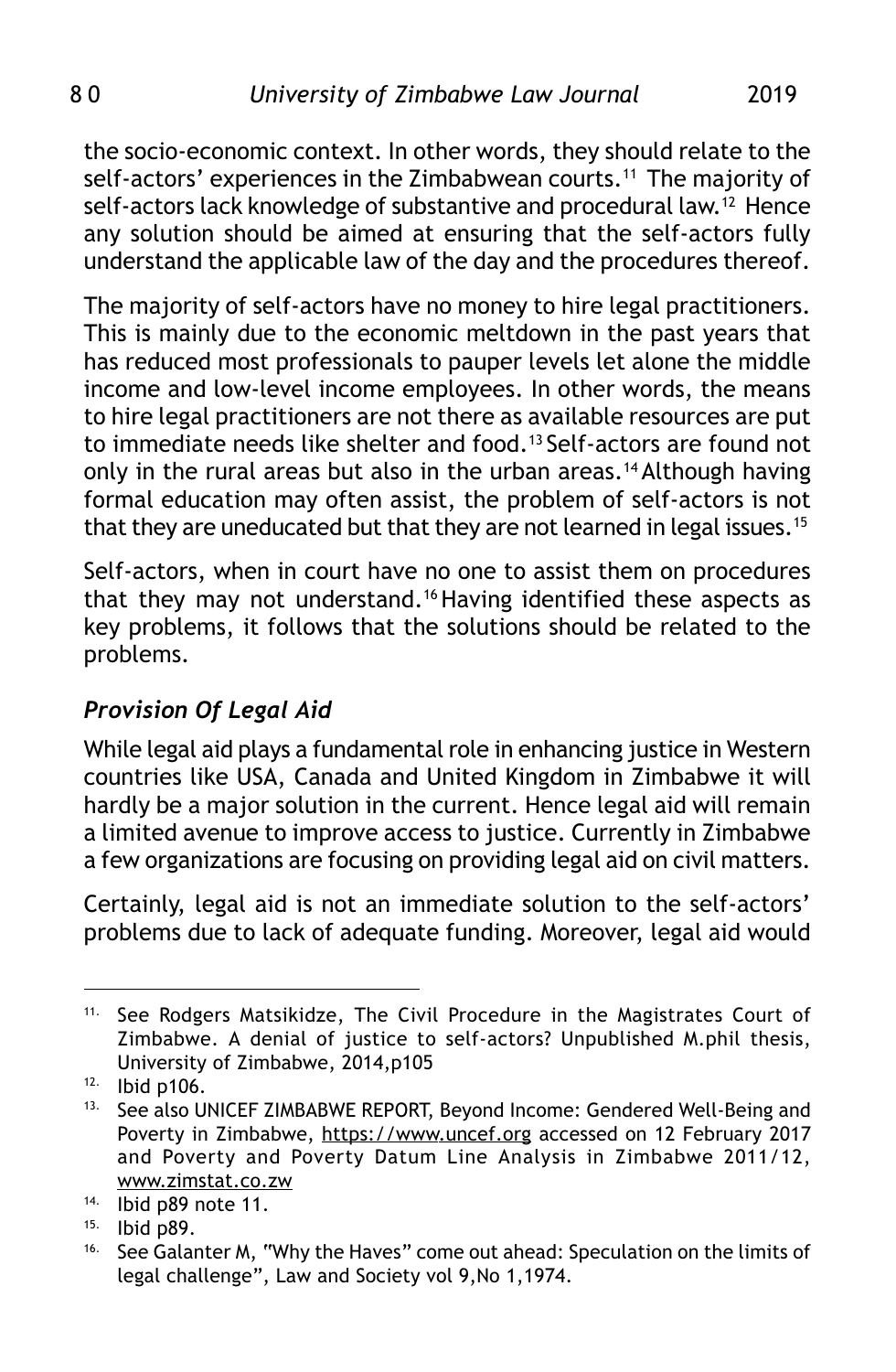not address the problems of those litigants who, even though they have resources, choose to appear in court on their own. Legal aid does not address the problem of complexity of the court procedures which if address may increase access to court. Hence while it is accepted that legal aid is a possible avenue to assist self-actors, its success would depend on availability of funding.

## *Introducing Legal Literacy for All*

In the Canadian province of Saskatchewan, a committee on civil law reform recommended a wide spectrum of level of education and literacy amongst unrepresented litigants, as well as a diverse ability to express oneself in a public forum.<sup>17</sup> This initiative may be a route to go in Zimbabwe. Zimbabwe might need to introduce law as one of the subjects at Ordinary Level and Advanced Level. The impact may not be felt immediately, but in the long run those with legal background may have a better understanding of the law. However, to cater for the generality of populace, community libraries may be needed to house legal literature. Road shows in rural and urban areas by the Ministry of Justice showcasing civil procedure might help to demystify some of the key procedural aspects. However, this does not bring a direct reform to the civil procedure but it will seek to increase the legal knowledge of potential litigants. While this approach may be a long term still it will be a move in the right direction.

### **INTRODUCING AUDIO AND VIDEO MANUALS AS INSTRUCTORS TO SELF-ACTORS IN COURT**

In addition, video and audio media in vernacular languages on substantive and procedural law issues may be developed and sold in shops. If the expense is huge, the other route will be to avail such media for free at every court and public hall. These will be automatically played continuously to allow those, who would be litigants to listen to or watch them. Those tapes will be playing as manual tapes. The video and audio media will take potential litigants through every step of procedure recorded. However, the use of video and audio media to educate potential litigants would only be effective if the rules of court procedure are simplified, and it also means more resources will be needed to fund this kind of a project.

<sup>17.</sup> See Law Society of Upper Canada report of 2008, www.Isuc.on.ca accessed 10 April 2011.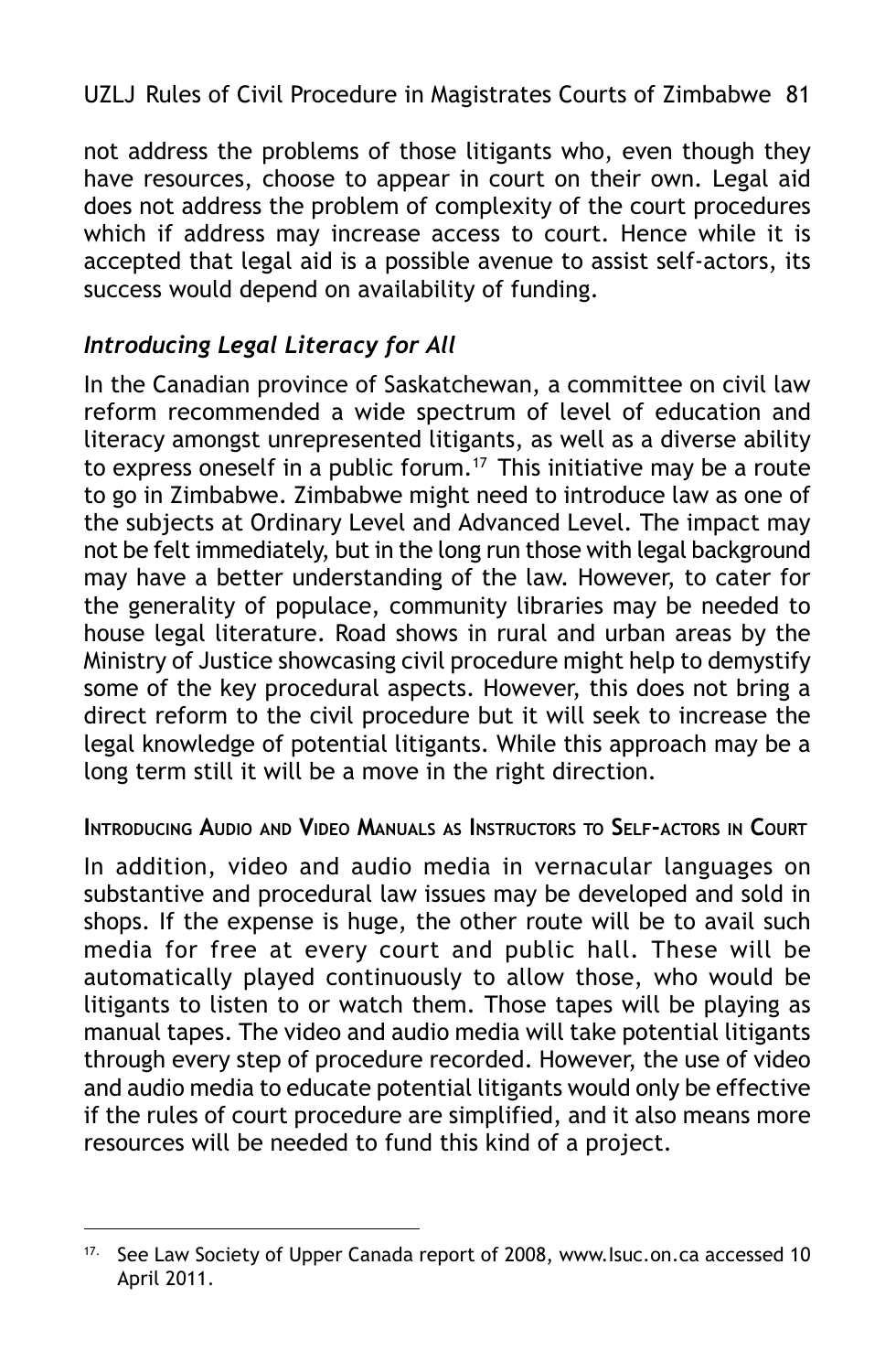## *Introducing Alternative Dispute Resolution Services*

There will be need to establish arbitration and conciliation centres like the current set up being used in dealing with labour disputes in Zimbabwe.18 In conciliation there are no rules of procedure save for ground rules to govern the conduct of the parties.<sup>19</sup> These fora will help by providing a unique environment in which the self-actors can easily express themselves. The conciliators or mediators should be duly trained lawyers who can advise parties on the position of the law when required. Arbitration, unlike conciliation or mediation, involves a third party who produces a binding decision on all parties. The advantage of arbitration is that parties agree to their own procedure. In other words, parties agree to what they understand. These initiatives can be useful but they are limited to specific types of dispute i.e. family law. In complex civil cases, they may not serve the purpose.

### *Representation by a Pro Bono Lawyer or Trained Paralegal*

There is need to extend pro bono services to civil cases as well. The challenge with this approach is that such an initiative may meet resistance with the lawyers in commercial practice.<sup>20</sup> This is so because of the magnitude of self-actors' cases in Zimbabwe, as it may mean that every lawyer would be handling a pro bono case each month. Morally it means the lawyer in question would be shouldering the responsibility of the government by bearing the *in forma pauperis* (pro bono) costs.21 This may create resentment of *in forma pauperis* cases by lawyers and naturally services of a disgruntled legal practitioner may not be the best to the client. The paralegal thrust can be useful although in essence use of paralegal creates problems of demarcation of representation *vis a vis* the role of a legal practitioner. Moreso still there are some cases were paralegal may still not adequately represent the self-actor to the same competence of a trained lawyer.

## *Use of Customary Fora for Dispute Resolution*

Customary fora may be the way to resolve the challenge of complexity of procedures faced by self-actors. There are a number of fora that

<sup>18.</sup> See Labour Act 28.01 sections 93 and 98.

<sup>&</sup>lt;sup>19.</sup> See Labour (Settlements of Disputes) Regulations, SI 217 of 2003

<sup>&</sup>lt;sup>20.</sup> Maru Vivek, Between Law and Society-Paralegals and Provision of Primary justice Services in Sierra Leone, Open Society Justice Initiative, New York, 2006.

 $21.$  See ibid, 2014 note 11.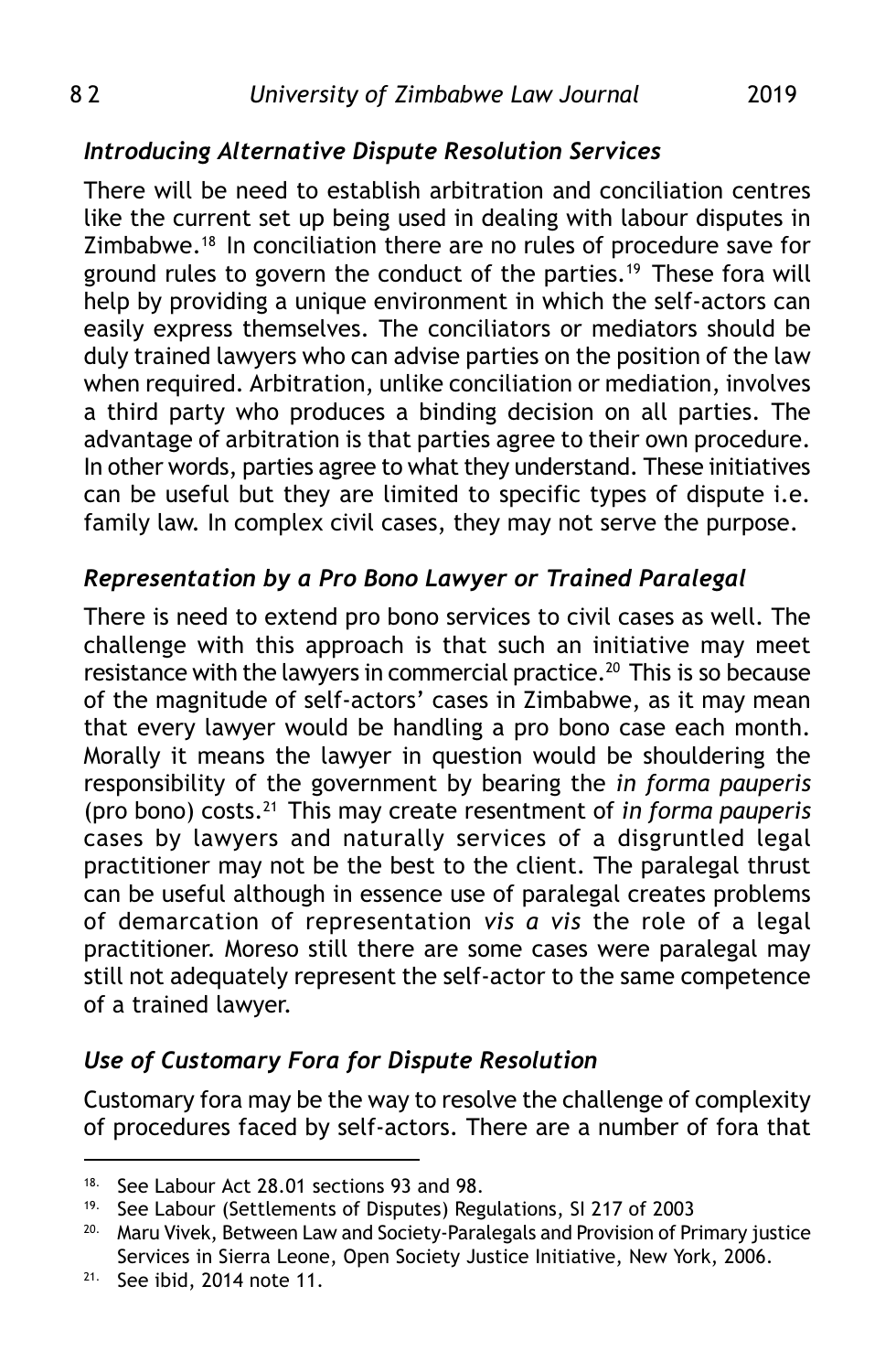were used to solve disputes before 1890 when, Zimbabwe resorted to the Roman-Dutch legal system and imported procedure. The customary fora started from the level of the family head, *dare,*<sup>22</sup> village head to the chief/paramount chief or king. This limitation arises from the fact that many of the chiefs are not appointed on merit or academic achievement but in terms of inheritance laws of a particular clan. In addition, there is a danger of cultural biases' due to them applying cultural practices that are gender insensitive.

In addition, chiefs and headmen are concentrated in rural areas. $23$ This leaves out the urban population who are affected by the general law. The major drawback of using customary fora is that the general law (i.e. common law and statutory law) is alien to the customary fora. The outcome of the research shows that the majority of the cases brought to court are under the auspices of general law.

### **EXPANSION OF THE ZIMBABWE WOMEN LAWYERS' ASSOCIATION (ZWLA) EMPOWERMENT PROGRAMME**

The ZWLA empowerment model empowers women through training of women self-actors' litigants on drafting their court papers properly. The programme largely caters for family law matters and focuses on women self- actors. The women come for advice and are grouped into various groups considering the nature of their cases, i.e. those with maintenance cases are grouped together. If particular groups reach certain numbers, they are given a day on which they should come and see a qualified lawyer. On the day in question they will be trained on how to complete maintenance forms or draft claims. They will be further taught on filing of the papers and presentation of their cases in Court.

The current limitation is that the empowerment programme is limited to women litigants with maintenance cases. In the area of maintenance cases the procedures are already simplified. Hence the procedure in any maintenance case is standardized and parties only fill in the details. This initiative needs to be expanded, that is by further identifying other areas of civil litigation that may require forms that can be standardised. A good example would be to standardize the eviction

<sup>&</sup>lt;sup>22.</sup> Dare means family council of elders.

<sup>&</sup>lt;sup>23.</sup> Nyamusi-Musembi Celestine, The Urban Poor, Problems of Access to Human Rights: Traditional justice institutions-Can they be more effective? Institute of Development Studies, University of Sussex, September 2002.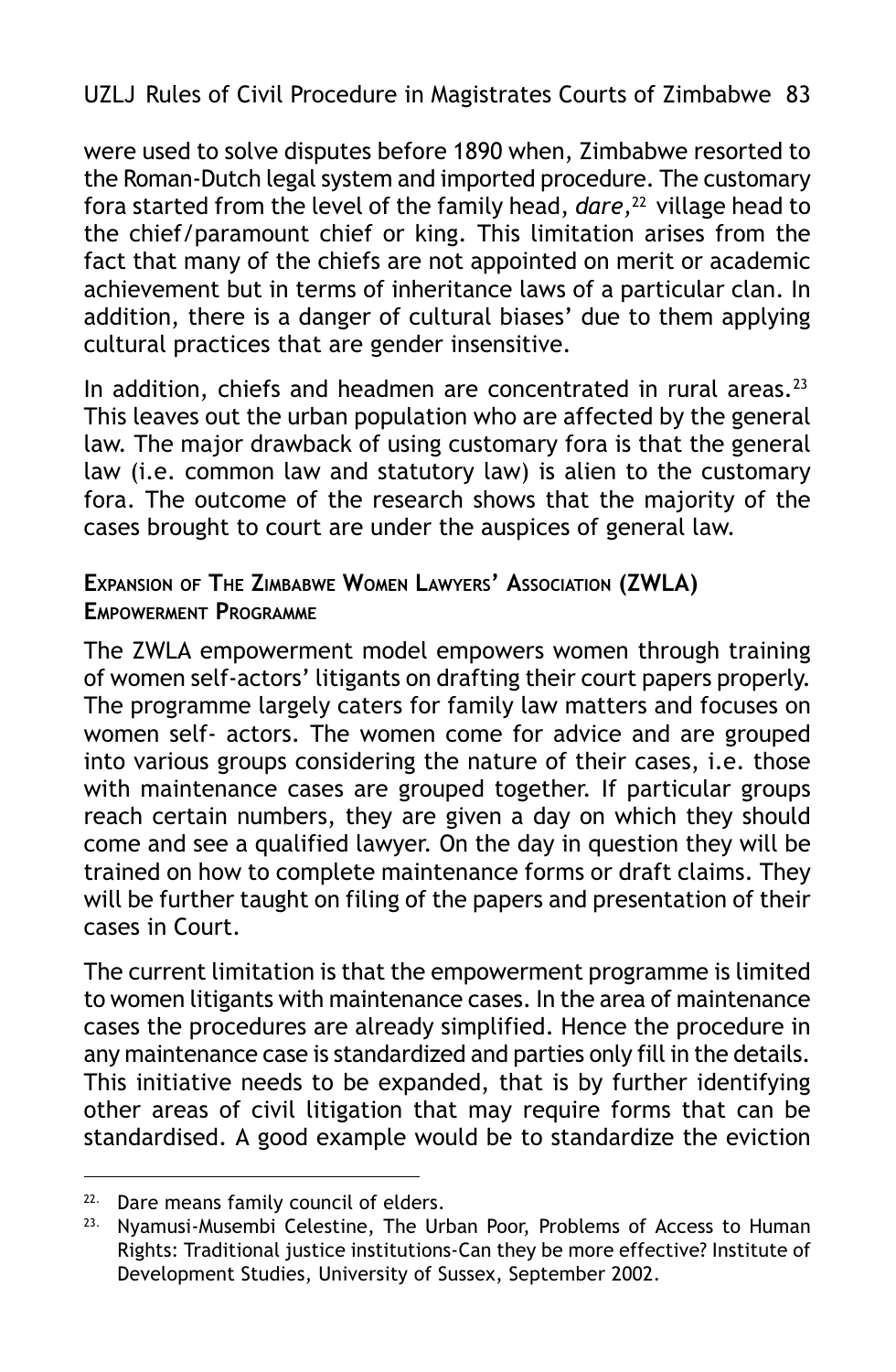process. A claim form can be designed, as well as defence form, etc. This can also be applied to guardianship and custody applications. The forms should then identify all possible annexures that may be required to support the claim or defence. Like what ZWLA does, at every court there will be then a paralegal or a lawyer who then teaches litigants with similar cases on what to do, how to fill in the forms. These forms can be drafted for use up to the execution stage.

Admittedly, this initiative may not be able to take all kinds of cases or address the self-actors' challenges in full although it may eliminate a number of procedural problems such as lack of skill in drafting a claim or a defence or failure to use appropriate forms in terms of the Court rules. However, an evaluation of ZWLA's empowerment model noted that, though women were taught the stages in the court procedures, they still face procedural hurdles and for that reason it is submitted that the focus should be on making the court procedures more accessible. There is potential to revolutionize the Magistrates Court through this initiative regardless of its limitations. It is more of an equivalent to the self – help scheme in America but at a cheaper level. The self-actors with similar cases would be coming to court at specified days of the week for assistance.

## *Redefining the Role of the Magistrate*

In Zimbabwe, the role of the Magistrate in a civil case is that of a referee or an umpire. Our judicial system is adversarial in nature and does not allow the Magistrate to descend into the arena. Hence the Magistrate, even if aware that there is certain evidence which the self-actor ought to furnish, will just proceed on the (inadequate) evidence without informing the self-actor and may dismiss the claim or defence on the grounds of inadequate evidence. However, in light of the quest for justice, there is need to give wider powers to a Magistrate to ascertain the real issues and evidence required in any matter.<sup>24</sup> Through court observations and in-depth interviews with some Magistrates it was clear that some cases are lost by self-actors on purely technical issues and failure to provide the evidence that is required.

Magistrates should be allowed even before trial or hearing to call parties in chambers and hear them informally. In those meetings the

<sup>24.</sup> Ibid p152-3 note 11.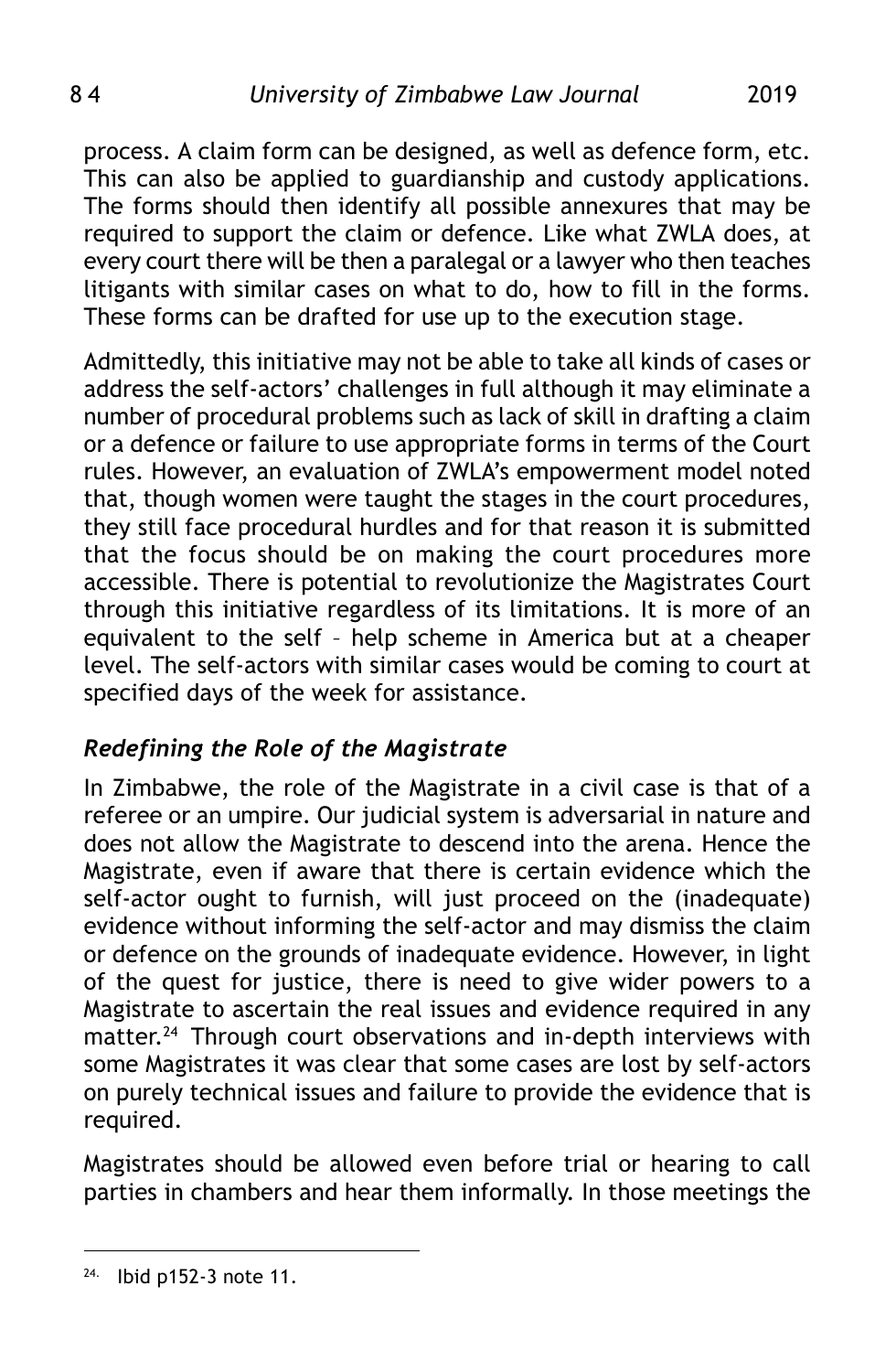Magistrate should be allowed to point out the problems/deficiencies associated with the plaintiff's claim or the defendant's defence. In that respect the case is decided on merits rather than procedural irregularity. Hence there is need to reform the role of the magistrate from being a mere referee to being a more active participant. This inquisitorial approach would help self-actors in accessing justice.

## *Simplification, Orality and Domestication of the Procedure: The Immediate Solution to Woes of Self-actors*

This initiative is the most convincing and all encompassing. This is what scholars like Cappelletti call for.<sup>25</sup> The current civil procedure is legalistic and complicated. The procedure does not have any provisions for informality. Simplification is cheap and can be efficiently dealt with.

The first step in simplifying the civil procedure in the Magistrates Court would be to completely overhaul the rules of the Court in terms of content and language.

The Rules should be changed in terms of language by introducing plain English and vernacular languages. In South Africa their constitution is in vernacular language, hence there is nothing peculiar in the use of the vernacular languages in courts. In fact, the rules of court are in a vernacular of other nationals i.e. the English. The language barrier has been the epitome of many litigants' problems. If one asks, "What is your cause of action?", in English, it may be difficult for a selfactor to appreciate but if put in a vernacular language, obviously the self-actor would appreciate the meaning. Plain English removes some legalese and Latin words, which have no relevance in the delivery of justice.

Many self-actors support the use of simplified English or local languages. In terms of content, the Rules should at each and every stage have simplified content and forms. This entails removal of a number of unnecessary procedures like detailed summons.

The Ministry of Justice and Legal Affairs in conjunction with the Judicial Service Commission should come up with a team of civil procedure

 $25.$  Cappelletti M & Garth B, 'Access to Justice: The Worldwide Movement to Make Rights Effective, A General Report' in Access to Justice, vol 1, A World Survey Book 1, edited by Cappelletti and Garth B, 1-124, Alphen and Rijn Sijthoff and Noordhoff,1978.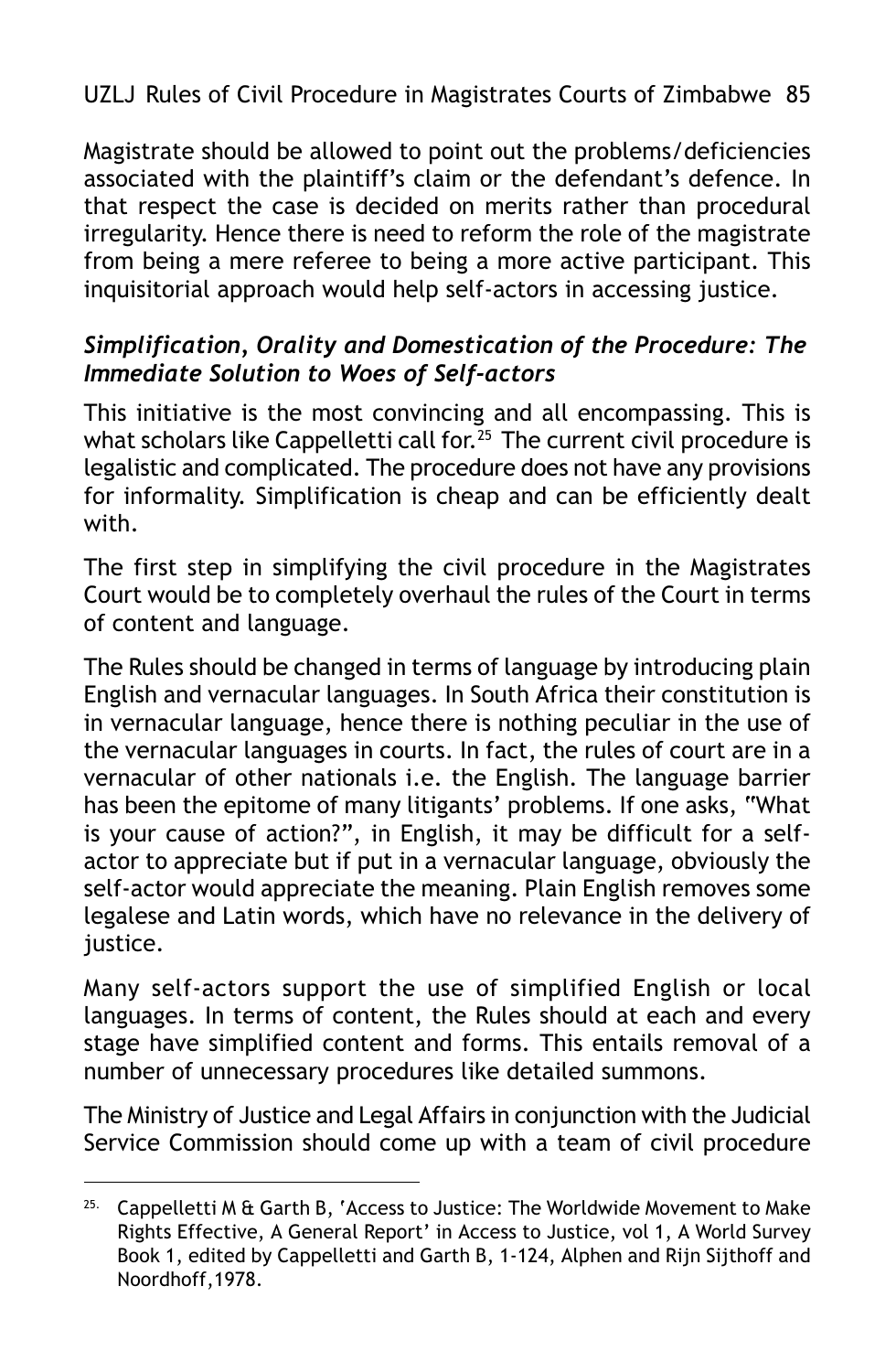law experts to spearhead a programme of procedural law and other reforms that can help self-actors to end the woes they currently face.

The following reforms are recommended:

# *Creating A Clients' Services Office at Each Magistrates Court*

The Clients' Service Office (CSO) can be a useful tool and office to the self-actor and to the state. Instead of Magistrates being burdened with improper actions, the CSO becomes the first screening port of call. This office can be manned by a paralegal, or an experienced clerk or a lawyer. The duties of the officer manning the CSO would be to cater for all self-actors who need general guidance as to what should be done, in particular the nature of cases that can be brought in the courts. The officer can even peruse the court papers the selfactors would want to file and advise accordingly. The officer would also be the custodian of the court manual book to be created. In fact, he or she would be an equivalent of a tour guide. It is also high time our courts provide for a client services department.

# *Developing a Manual Tool for Self-actors*

There should be a manual book for self-actors and would be users of the civil procedure in the Magistrates Court. This manual book should be like any other manual book and translated in all languages. The manual book should cover the following areas: -

# *i. The Court itself and its officials*

Under this heading the manual should provide the structure of the Court and key officers, — clerk's office, interpreters, Magistrate's office, Messengers of Court's office and what they do. This will naturally enable the self-actor to have a quick grasp of the various offices they would be dealing with on a number of aspects. The manual would be a one stop tour guide. This manual should be available in the Clients' Services Office. It should also cover the areas listed below.

## *ii The jurisdiction of the court*

In the manual book for self-actors there ought to be explanations as regards to the jurisdiction of the court. In particular, what is meant by jurisdiction, monetary or otherwise. The manual should give examples of cases that ought to be brought before the Magistrates Court.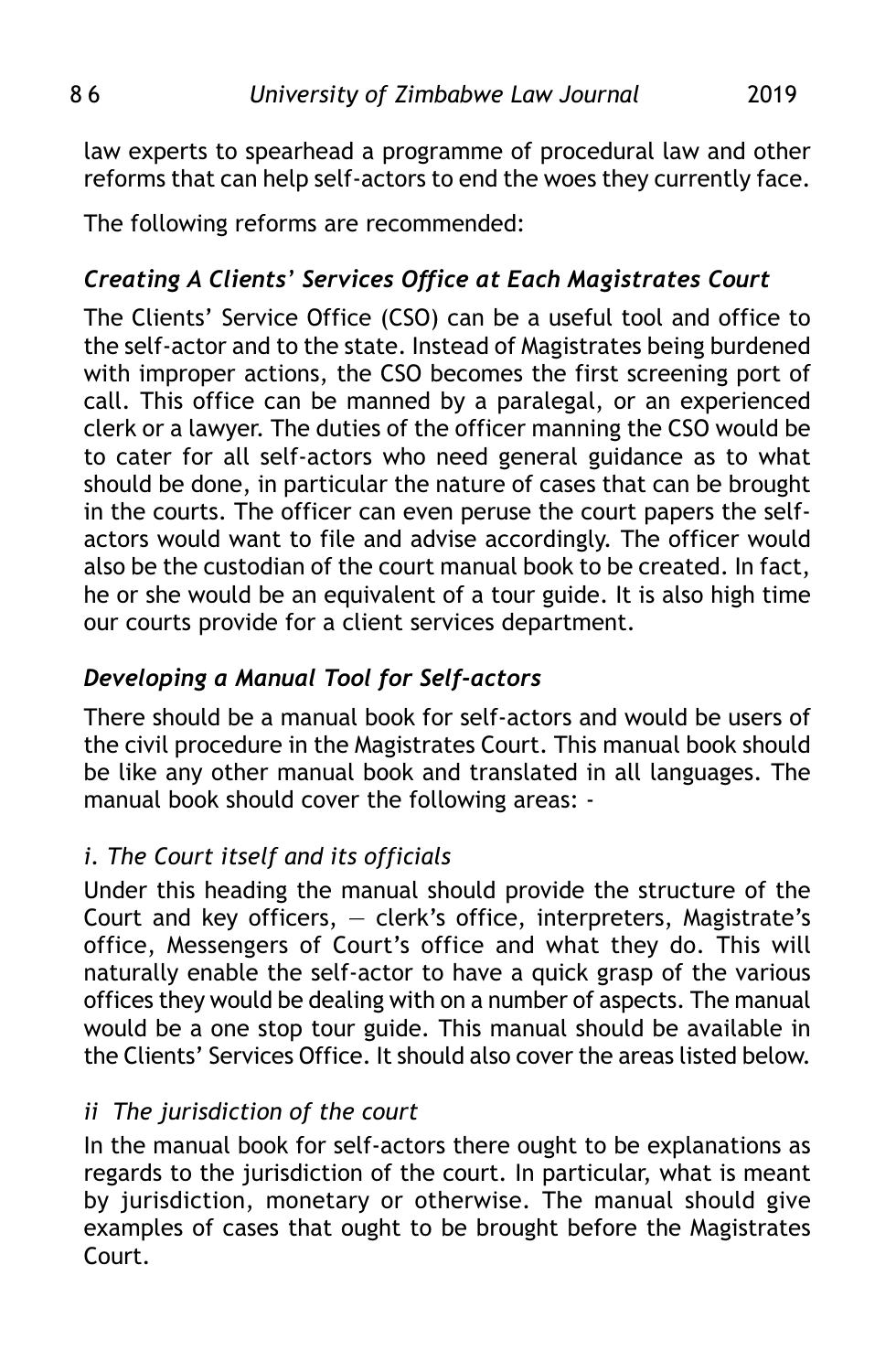## *iii. The drafting of pleadings/claims and defences*

The manual should also have a provision for examples of common claims and how they are put across in court, likewise there ought to be examples as regards to possible defenses that can be brought in court. There could also be cartoons to illustrate the same, in graphical terms.

## *iv. Summary of key procedures*

The manual should encompass summaries of key procedures of stages in an action and in an application. These key steps should be explained in simple terms and also the rationale to have such should be provided. This would help the self-actors to know what ought to be done next instead of just abandoning their cases. This answers a finding that shows that some of the cases were abandoned by self-actors because they did not know what to do next.

## *v. Follow up procedures and hints*

The manual should also inform the self-actors how they should follow up their cases. In addition, it should provide for the frequencies of follow ups on cases. In addition, the manual should provide for hints on issues to watch out if one has commenced proceedings in the court. Hints could be on common mistakes self-actors often make.

## *vi. The enforcement mechanisms*

The manual should also provide information on how a victorious party can enforce a judgment including the practical stages to be followed and samples of documents to be used. The manual should have the contact and offices details of the messenger of court.

## *vii. The appeal and review procedures*

The manual ought to provide details on appeal and review procedures. In particular, it should offer information on how appeals and applications for review should be done and to which court. Obviously at this juncture it may be advisable to then inform the self-actors that they may require the services of legal practitioners to take their cases on appeal or review in the High Court.

Critics of the proposed manual could argue that it would give selfactors an unfair advantage over their represented counterparts who may not receive similar detailed information from their lawyers. However, lawyers [Lawyers spent four years studying those Rules]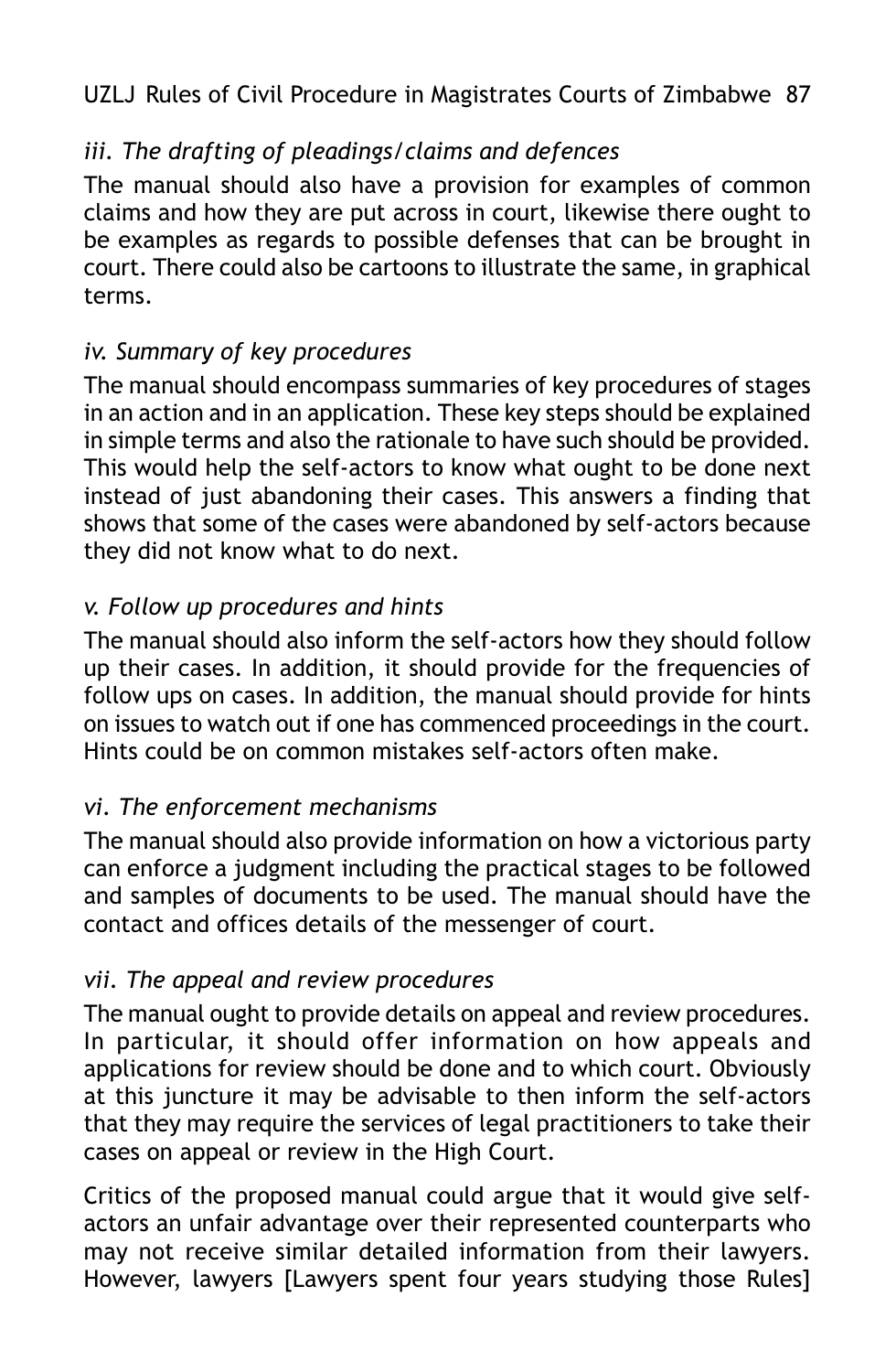already have an upper hand, therefore the self-actors would not have any advantage over others. In fact, it would be a significant step towards creating a level playing field. Moreover, the self-actors would not be assisted to prosecute their case or draft documents specifically. They will be given general directions on what ought to be done. Such assistance would definitely not be equivalent to legal representation.

In real terms it reduces the burden on the courts to deal with defective papers. Hence costs of running the court are naturally reduced. The costs are lessened even to the self-actors as they would be able to successfully proceed without legal representation.

## *Abridged and Simplified Version of Action Procedure*

The simplified version of the procedure ought to have only key and basic stages like the names of the parties, their addresses, the claim section where the claim would be filled in, the reasons for the claim. In addition, the summons should be clear on what relief should be granted. This simplified summons is easy to complete because it only provides basic information to be filled in. A simplified summons will be easy to complete and should be accompanied by explanatory notes, with examples on expected answers. This is unlike the current summons that provides for a number of things to be completed without guidance. There particulars of claim would be drafted as per the Plaintiff's understanding as opposed to being guided. In addition the current summons format is worded in legal language and one problem observed is the complex legal terminology which is alien to users.<sup>26</sup>

Each and every stage of the procedure should then have those kinds of forms and simplified content. In other words, this initiative does not take away the need for Rules. Rules should be maintained but subject to the above modifications. Such a reform will not be expensive but may take some time to be fully implemented. In addition, at the courts, the clerk's office should be manned by a lawyer whose role is to vet the completed summons and offer advice strictly on problematic procedural aspects. The procedural stages in the Magistrates court should be trimmed to only the following: -

- a) General issues stage
- b) Summons stage

<sup>&</sup>lt;sup>26.</sup> See Order 8 of the Magistrates Court (Civil) Rules, 1980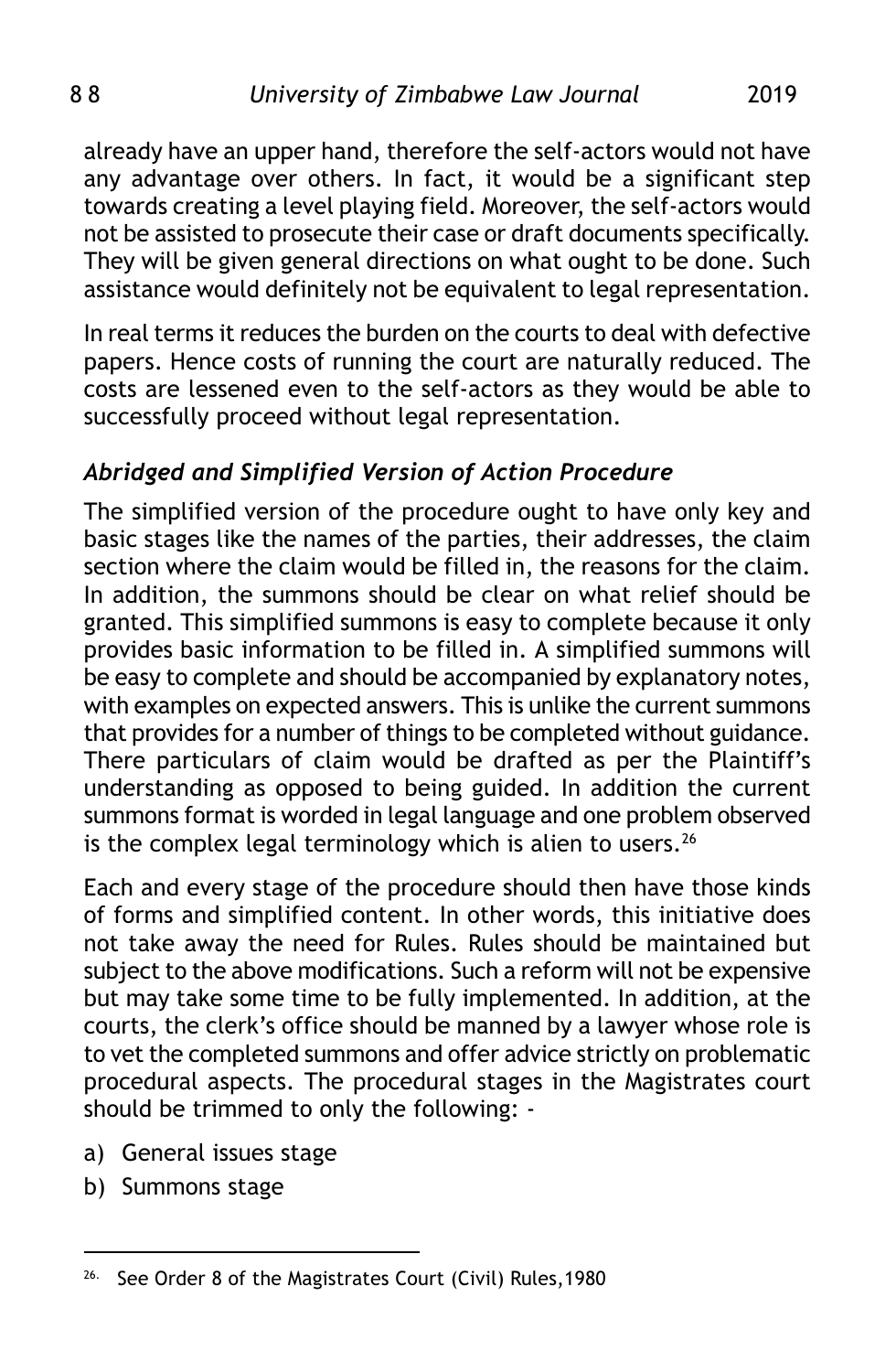- c) Defence or acceptance of claim stage;
- d) Elaboration of claims and defence stage;
- e) Narrowing of issues stage before a Magistrate stage;
- f) Trial or hearing stage;
- g) Enforcement of judgment stage.

These procedures can be enshrined in only seven main rules of the court.

## *The Appearance to Defend*

On this one I believe the current title for this stage, 'Notice of Appearance to Defend' is rather misleading. It should simply be termed 'Notice of Intention to Defend.'

This simplified version is quite clear and should then be sold in shops or at Clients' Services Office at cost recovery price. The self-actor who is a defendant would only be required to enter few details on dotted lines. This would be unlike the current Notice of Appearance to Defend which contains legalese and sometimes is assumed to an end itself by some self-actors.<sup>27</sup>

## *Introduction of Stage Called Plaintiff's Request for Defence*

After the appearance to defend there should be a stage called **Plaintiff's request for Defence.** This would be different from the current stage were after an appearance to defend a request for further particulars may be made or for default judgment.<sup>28</sup> Again, the new version would remove the overloaded legalese.

This kind of a reply is straight forward and helps to remove the discovery stage<sup>29</sup>. If the defendant wishes to further request for facts and documents, he should then request for such under a simpler document titled **Request for supporting documents and facts.** This stage removes a number of complicated stages like request for further particulars and motion to strike out<sup>30</sup>. Once this has been done, the plaintiff is obliged to furnish all documents and other exhibits to be relied upon to the defendant. All essential facts should be furnished

29. ibid Order 18

 $27.$  Ibid Order 10<br> $28.$  ibid Order 11

ibid Order 11 and 12

<sup>30.</sup> ibid Order 12, 14, and 16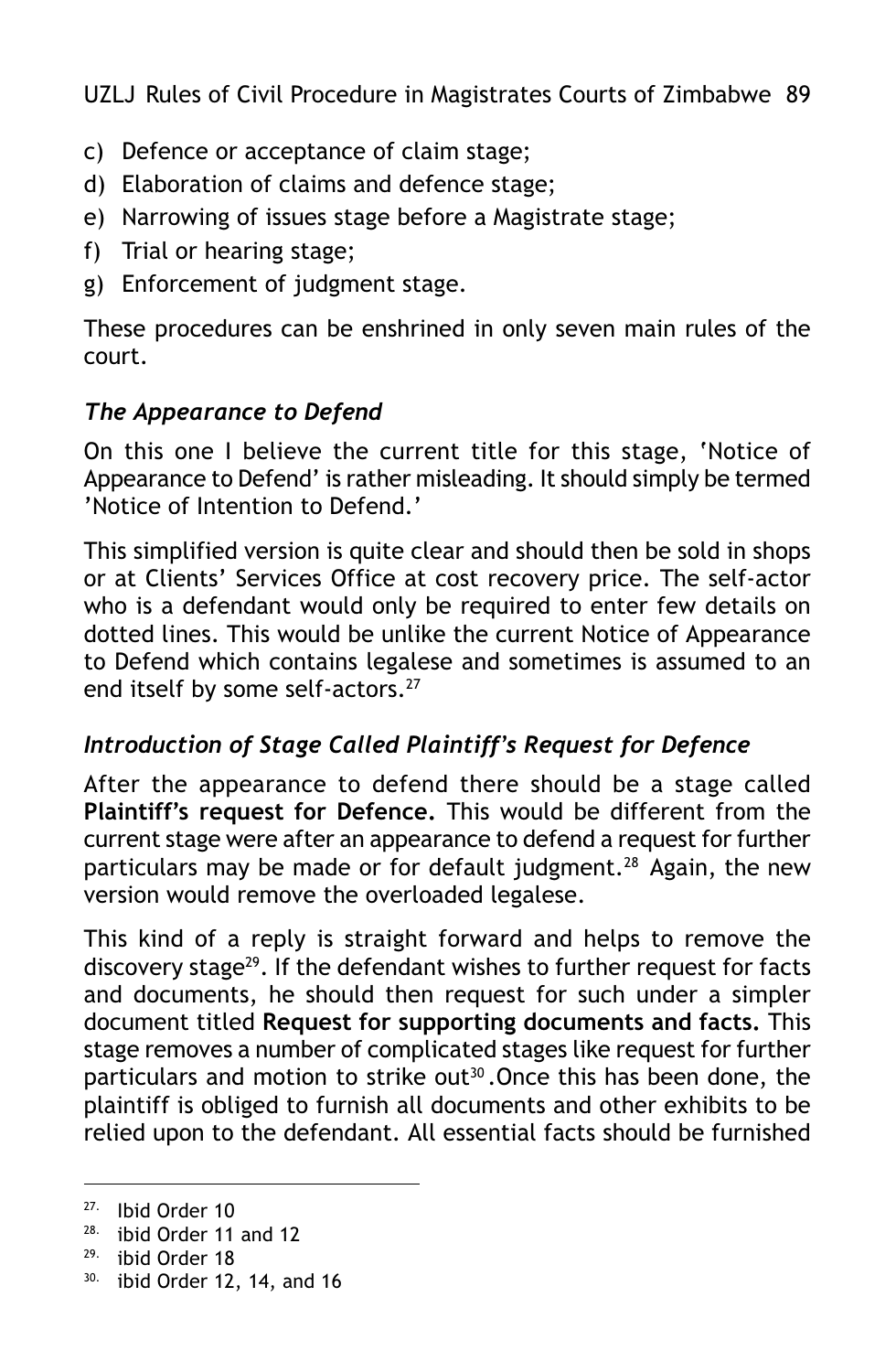as well. Hence no need for the discovery stage. The summons should have all documents sought to be relied upon attached to it.<sup>31</sup> After this has been done the parties should be given ten days to file any additional documents of facts they think are essential to their case. After this stage the clerk then informs the parties to attend the Pre – Trial Meeting with the Magistrate. It should be the responsibility of the Clerk of Court to call parties for pre-trial meetings. Once they are called the parties should appear before the Magistrate for the pre – trial meeting. This removes the obligation of the parties to apply for a pre= trial conference and serve time and costs of the proceedings unlike in the current form where there are many stages in the civil procedure rules.32

### **PRE-TRIAL MEETING**

The pre-trial meeting should allow the Magistrate to conciliate or arbitrate where possible and advise the parties of possible solutions. The Magistrate should be allowed to record a settlement, in the event of agreement, that is binding on all parties and capable of enforcement. In the event that parties do not settle, the presiding Magistrate should in consultation with parties draft a document called Trial Summary. (See Appendix 10).

### *Trial Stage*

During the trial stage, the procedures should also be simplified. Parties should be allowed to ask questions in vernacular and also the Magistrate's role should not be limited to umpire-ship but the magistrate should have an active role of trying to ascertain the truth. Indulgencies, postponements and introduction of new evidence and material should be allowable if there is a genuine reason. At the trial the Magistrate should first explain to the parties what they are expected to do and the burden of proof on issues and constantly guide them during trial.

### *Enforcement Stage*

The enforcement stage should be made easier. The Messenger of Court should be allowed to interview successful parties and inform them of

<sup>31.</sup> Ibid Order 18

<sup>32.</sup> Ibid Order 19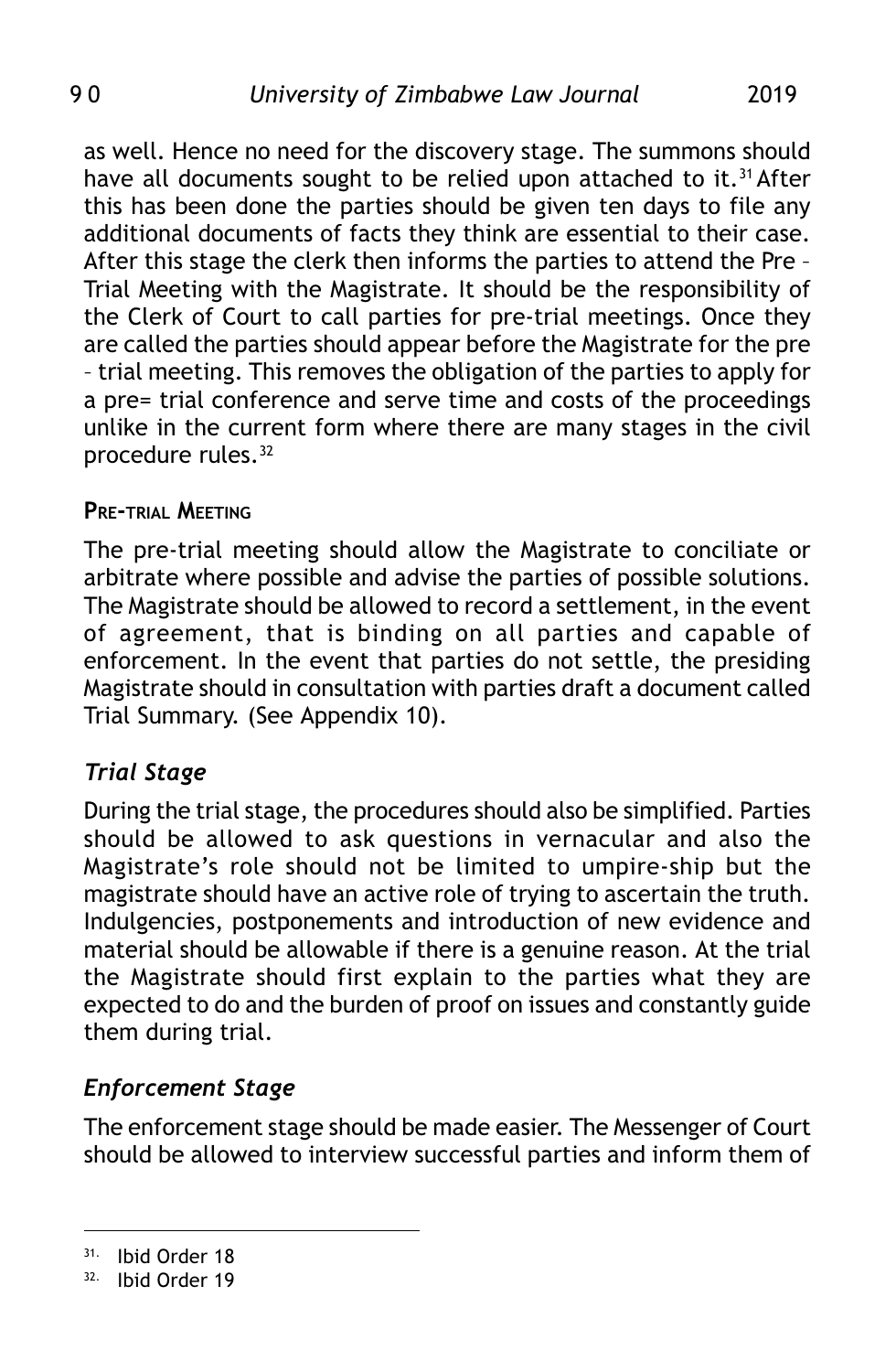the forms to be completed. Furthermore, the fees for enforcement should be reasonable or self-actors should be allowed to pay in instalments for their judgments to be enforced.

The simple procedure suggested above would help a lot in making the system cheaper and friendly to self-actors. Even to lawyer's life would be easier as they would use the same procedures that are simplified. Other ancillary issues like default judgment, consent to judgment and summary judgment can be addressed similarly as well.

## *Application Procedure*

The application procedure should be simplified as well. There should be prescribed forms and affidavits like in the maintenance court. The forms should be capable of being used by lay people.

A simpler version of a court application should be as in Appendix 11 and 11(b) as supporting affidavit. The current court application requires to be accompanied by an affidavit that sets out the cause of action, parties' particulars and also the relief they are seeking. There is no form of what the affidavit entails.<sup>33</sup> The court should then have discretion after filing of the opposition to the application by respondent to refer the matter to trial or decide it on the papers filed.

These forms should be in prescribed form and if litigants wish to write more than one affidavit they may retype the documents to create more space or add more affidavits or special blank affidavits. The notice of opposition should be more simplified than the one in the rules and should provide for guidance on the key issues to be included in the defence through opposition.<sup>34</sup>

## **CONCLUSION**

It is my view, there is need to start reform in this area immediately. All key stakeholders should be involved. The Ministry of Justice and Legal Affairs may do consultative meetings with self-actors to validate the findings of this research and then proceed to engage a team of lawyers with interest and expertise in access to justice to start redrafting simplified rules with all key sets of forms. This initiative will not require a lot of resources.

<sup>33.</sup> **ibid Order 22** 

<sup>34.</sup> Ibid Order 22 Rule 2